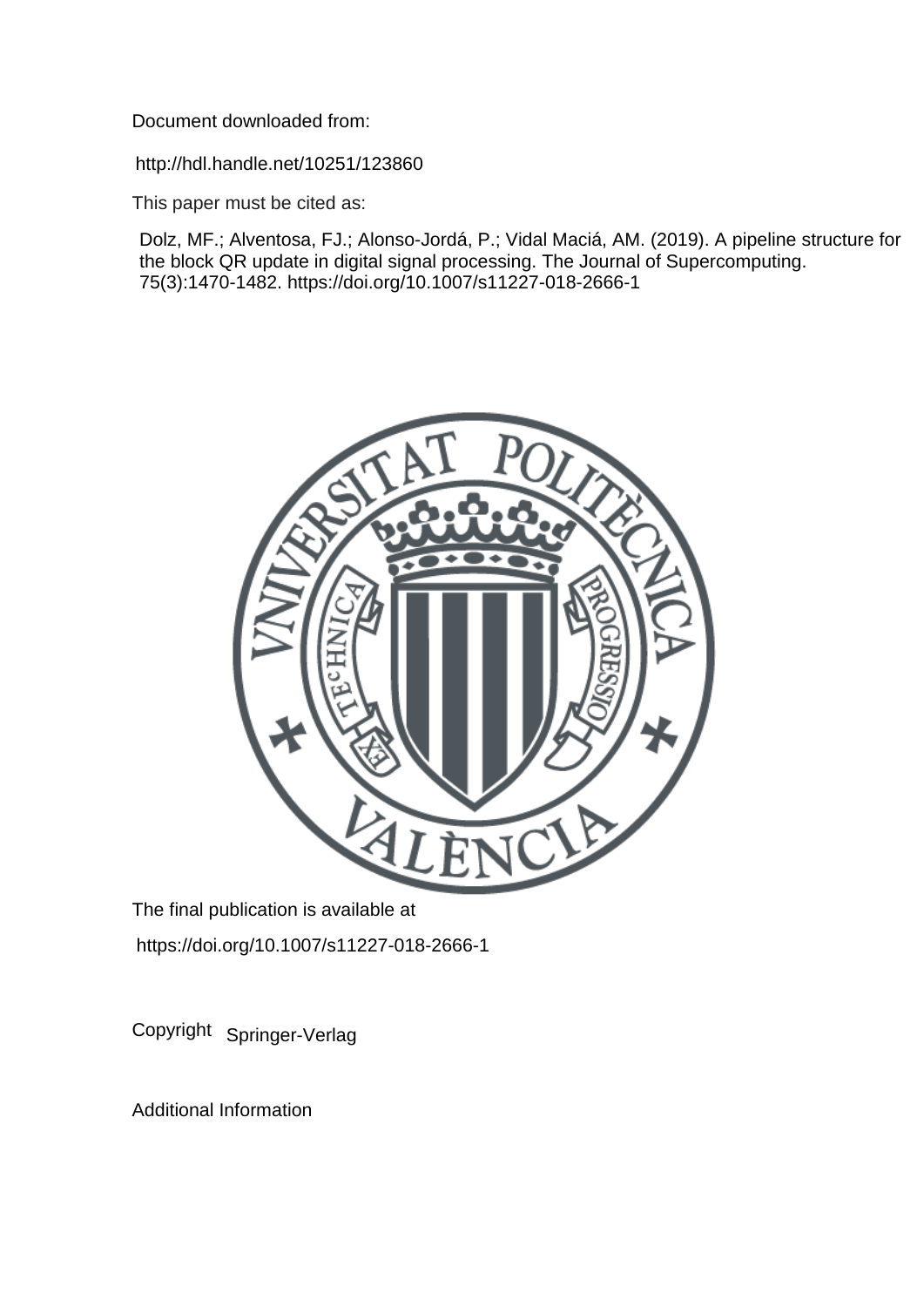# A pipeline structure for the block QR update in digital signal processing

Manuel F. Dolz · Fran J. Alventosa · Pedro Alonso-Jordá · Antonio M. Vidal

Received: date / Accepted: date

Abstract There exist problems in the field of digital signal processing, such as filtering of acoustic signals, that require processing a large amount of data in realtime. The Beamforming algorithm, for instance, is a process that can be modeled by a rectangular matrix built on the input signals of an acoustic system and, thus, changes in real-time. To obtain the output signals, it is required to compute its  $OR$ factorization. In this paper, we propose to organize the concurrent computational resources of a given multicore computer in a pipeline structure to perform this factorization as fast as possible. The pipeline has been implemented using both the application programming interface OpenMP, and GrPPI, a library interface to design parallel applications based on parallel patterns. We tackle, not only the performance challenge but also the programmability of our idea using parallel programming frameworks.

Keywords  $QR$  factorization,  $QR$  Update, pipeline  $QR$  update, jagged matrix, GrPPI, Beamforming Algorithm.

#### 1 Introduction

It is quite common that for digital signal processing applications, given an input signal, the resulting output signal is required in real-time. One of these applications, for instance, consists of recovering an acoustic signal that has been altered by noise, reverberations or other possible alterations. This system, which takes place into a room, is represented by several microphones in one side of this room that are recording a mix of signals being emitted by several independent loudspeakers placed at the other side of the room. This system is modeled as a Multiple Input Multiple Output (MIMO) system [1,2].

Manuel F. Dolz

Departament d'Enginyeria i Ciència dels Computadors, Universitat Jaume I de Castelló, Spain E-mail: dolzm@icc.uji.es

Fran J. Alventosa, Pedro Alonso-Jordá, Antonio M. Vidal

Depto. de Sistemas Informáticos y Computación, Universitat Politècnica de València, Spain E-mail: {fraalrue,palonso,amvidal}@upv.es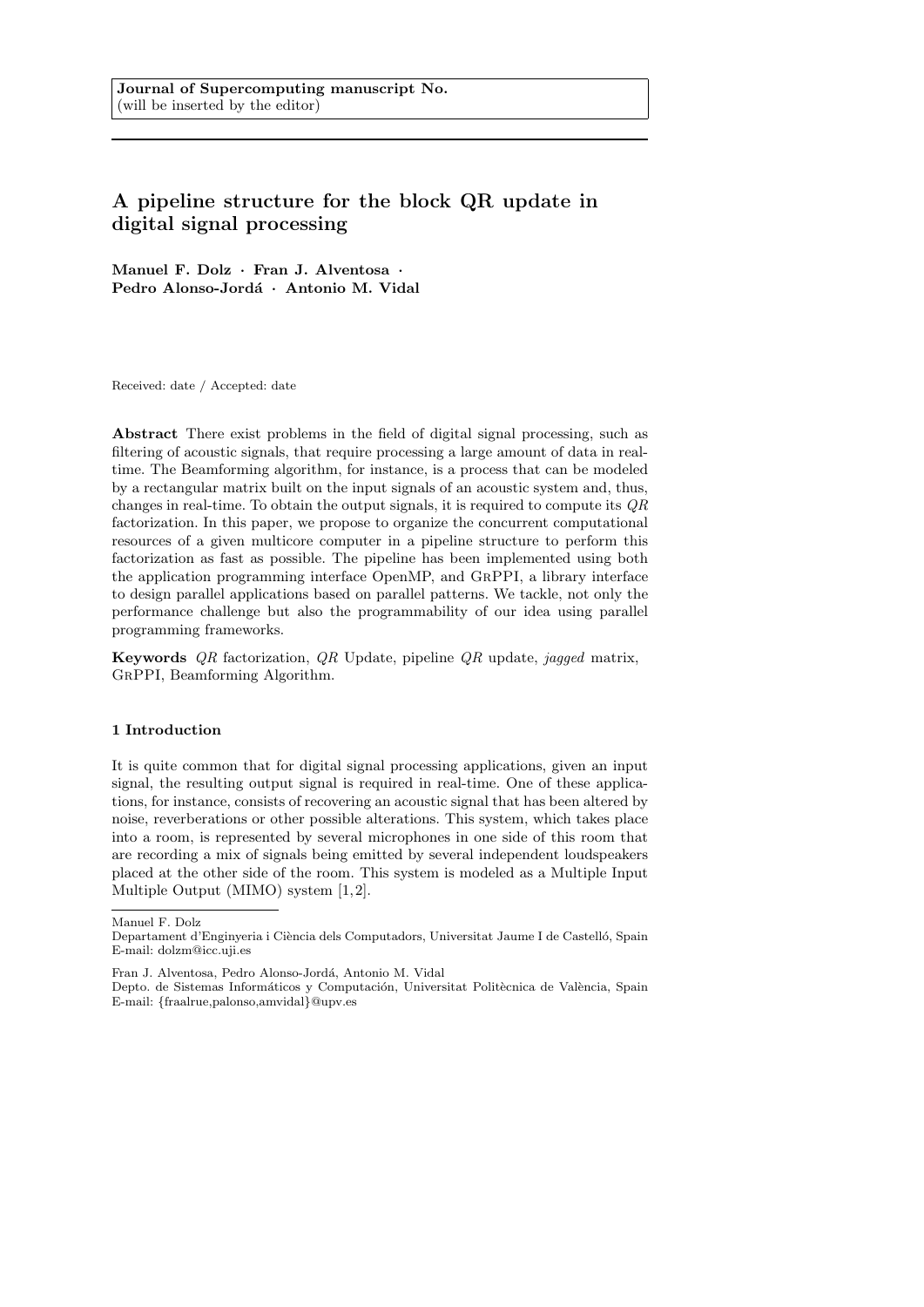In this work, we deal with the solution to this problem in one of its forms, that in which the digital system is represented by a system matrix that relates inputs and outputs. The system matrix must be factorized  $(QR \text{ factorization})$  to solve this problem, being this part the most time-consuming kernel of the whole application. The system matrix is partitioned in blocks of rows and columns whose number and size all depend on the number of inputs, outputs, and other factors. In [3, 4], we initiated this work by proposing the use of a special matrix called jagged. The QR factorization of this special matrix can be quickly updated realtime in parallel using OpenMP tasks with dependencies. The number and size of the OpenMP tasks are closely related to the number and size of matrix blocks. This fact may limit the scalability of the parallel factorization since the size and the number of tasks can not be freely adapted to the processor features, i.e. the performance of the parallel algorithm depends on the shape imposed by the physical conditions of the MIMO system. In this contribution, we arrange the available parallel computational resources to build a pipeline structure or pattern. With this structure, we manage not only to reduce the execution time to get this QR factorization but also to improve the throughput of the application, i.e. to increase the number of QR factorizations calculated per time unit.

For the implementation of the pipeline, we have used two different tools. The first one is OpenMP, a very known programming interface to design parallel applications based on pre-processor macros. The stages of the pipeline are OpenMP tasks interconnected through queues. The second tool is GrPPI (Generic Reusable Parallel Pattern Interface) [5]. GrPPI is an open source generic and reusable parallel pattern programming interface that simplifies the developer efforts for parallel programming. The interface leverages modern C++ features, meta-programming concepts, and generic programming to achieve this goal.

The next section presents the digital system and outlines the kernel of the Beamforming Algorithm. The main idea of this contribution is described in Section 3. Section 4 deeps into the implementation details of the pipeline while Section 5 is devoted to the results obtained with our pipeline compared with previous efforts. The paper closes with a conclusions section.

## 2 The Beamforming Algorithm and the sound digital system

One approach to solve the Beamformer problem for sound signals is based on a correlation matrix that represents the relationship between input and output signals [6]. Provided all the room channel responses are known, the known as LCMV (Linearly Constrained Minimum Variance) Beamformer Algorithm [7] can be used to design the broadband "beamformers" (digital filters) that allows obtaining the desired clean output signal.

Let  $\bar{M} \in \mathbb{R}^{m \times n}$  be the correlation matrix of the system over time [7], then this matrix changes periodically by losing a bunch of  $t_s$  top rows while an equal bunch of rows (built with new data) is appended to the bottom. Each time the system matrix is updated, the algorithm performs a  $QR$  factorization of  $\overline{M}$  from which only the upper triangular factor  $\bar{R}_{\bar{M}}$  is required in order to solve the least squares problem (Fig.  $1(a)$ , a)). This factorization is by far the most time-consuming part of the algorithm [3]. Performing this factorization is critical if the result is required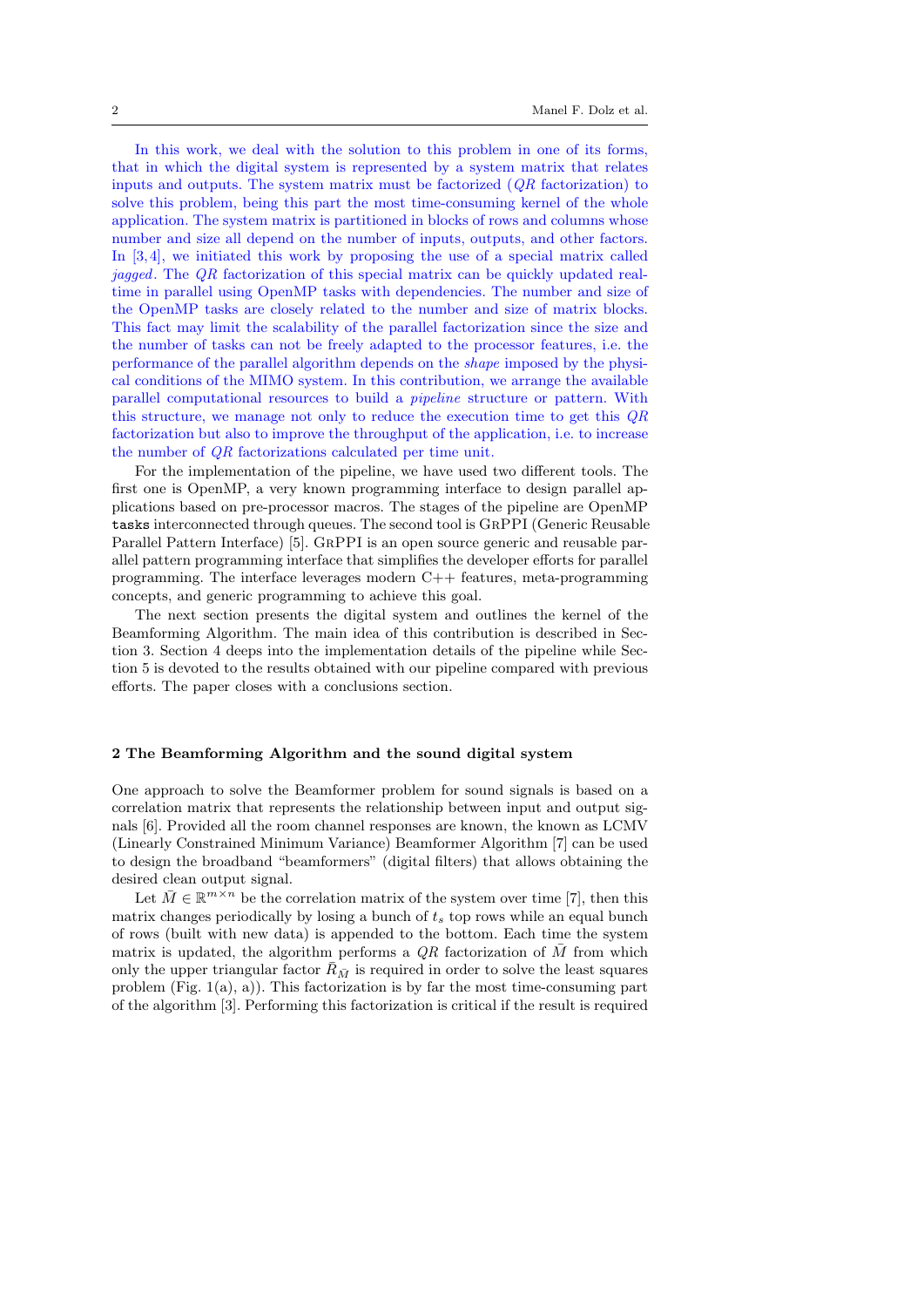

(b)  $QR$  factorization update on system matrix  $M$  in jagged form.

Fig. 1 QR factorization of system matrices.

in real-time, as it is the case with other signal processing applications such as 3D audio [8, 9], which also use this correlation matrix between inputs and outputs.

The digital system under test imposes a special structure to the correlation matrix  $\overline{M}$  (Fig. 1(a)) so that the proportion between the number of rows and columns is  $4 \times 3$ . The matrix is partitioned in square tiles of order  $t_s$ , so that  $m = 4t_s$  and  $n = 3t_s$ . At each step of the process, matrix M changes by losing 25% of the rows at the top (row of tiles  $\bar{W}$ ). Given a set of new rows represented by a  $1 \times 3$  tiles matrix  $\overline{A}$  (Fig. 1(a), b)), this block is appended at the bottom to form matrix  $\bar{M}'$ . Then, a new upper triangular factor of the QR factorization of the new "updated" system matrix  $\bar{M}'$ , i.e.  $\bar{R}_{\bar{M}'},$  must be calculated. The objective is to recompute (or update) this factor as fast as possible at each processing time.

The computational cost of performing a  $QR$  factorization is  $2n^2(m-n/3)$  flops (floating point operations per second) using Householder reflections [10]. There exist proposals to improve this computational kernel on different hardware architectures. Many of them are based on block algorithms which improve performance on processors with a hierarchical organization of the memory system [11,12]. In [13], for instance, we built a parallel version of a sequential block algorithm proposed in [14] that performs this factorization with the aim at exploit the multicore capacity available in current personal computers. This version builds a DAG (Directed Acyclic Graph) to encode dependencies and executes tasks as the dependencies are satisfied. OpenMP task together the depend clause are enough tools to articulate this DAG. The OpenMP runtime schedules the operations according to that DAG, which represents the dependency relationships among operations on tiles. Using *jagged* matrices instead of the original rectangular ones allows to speed up computations by a factor of  $\times$ 1.35 approximately [4].

#### 3 The pipeline structure to update the QR factorization

When we identify the suboperations necessary to factorize each updated matrix, it can be seen that some of these suboperations can be reused and/or executed in advance. This fact, together with the availability to use concurrent threads, motivates the construction of the proposed pipeline structure. Figure 2 shows the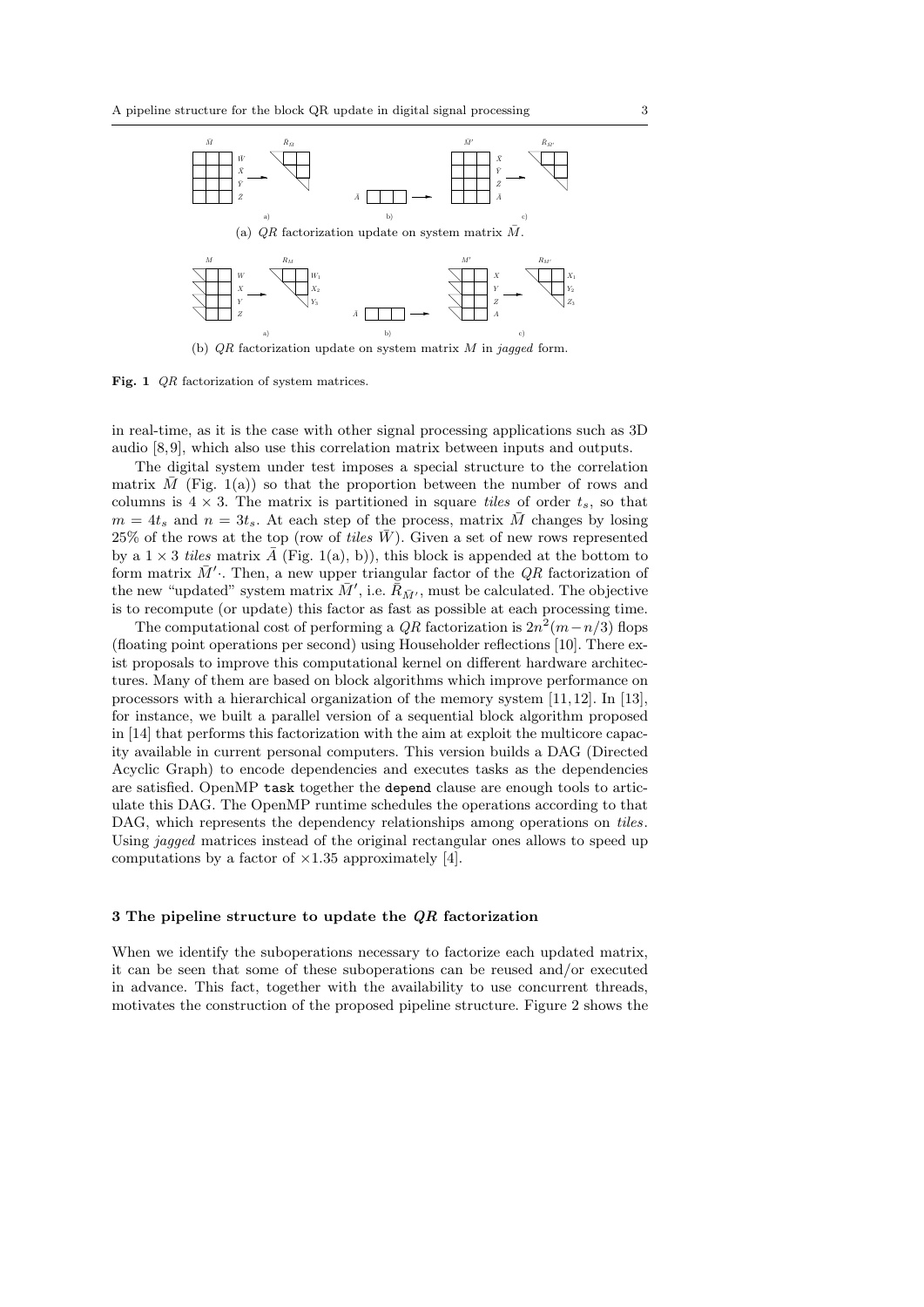

Fig. 2 Reduction to upper triangular form through  $QR$  factorization of the system matrix M, in jagged form, in different steps of the algorithm.

process followed when a new bunch of  $t_s$  rows is coming (first column of matrices). Each row of matrices represents the stages followed to reduce a jagged matrix to upper triangular form using the QR factorization. For instance, the second matrix at the first row represents system matrix  $M$  in Fig. 1(b), a). Stage 2 consists of reducing the submatrix formed by blocks  $W$  and  $X$  to the one formed by blocks  $\bar{W}_1$  and  $\bar{X}_2$ . At the next stage, the submatrix formed by blocks  $\bar{W}_1$ ,  $\bar{X}_2$ , and Y is reduced to the one formed by blocks  $\overline{W}_1$ ,  $\overline{X}_2$ , and  $\overline{Y}_3$ . Analogously, the last stage produces the sought-after upper triangular factor  $R_M = \left( \, W_1^T \; \, X_2^T \; \, Y_3^T \, \right)^T$  of Fig. 1(b), a). In the same way, the second row represents the new system matrix  $M'$  (Fig. 1(b), c)) resulted by discarding X from M and appending A, which is the result of reducing the new bunch of rows  $A$  (Fig. 1(b), b)) to a trapezoid by its QR factorization. Hence, at the last stage we get  $R_{M'}$  (Fig. 1(b), c)). The rest of the rows represent the following system matrices in jagged form, i.e. matrices formed when the first block is discarded and a new one is appended.

The objective of our proposal is to obtain the  $QR$  factorization of matrix  $M'$ (Fig. 1(b)), i.e.  $R_{M'}$ , as fast as possible. This can be accomplished if the upper triangular factor  $\left(\ \bar{X}_1^T \ \bar{Y}_2^T \ \bar{Z}_3^T \right)^T$  of the QR factorization of the upper square submatrix of M', i.e.  $(X^T Y^T Z^T)^T$ , has already been computed when matrix A is available. A key factor that can be observed in Fig. 2 is that those framed stages operate on the same submatrix A and the three of them can be executed concurrently. We have used this fact to design a pipeline structure like the one shown in Fig. 3. The figure shows four steps of execution at each horizontal line. It can be observed that, at Step 1, the output of the pipeline is matrix  $R_M$  (Fig. 1(b)). Assuming that the matrices represented into the stages of the pipeline at Step 1 have been computed previously, we can see that Step 2 represents the operation in which Stage 1 broadcasts factor A to the following three stages. The computations are carried out at the third step of the pipeline, where those matrices built at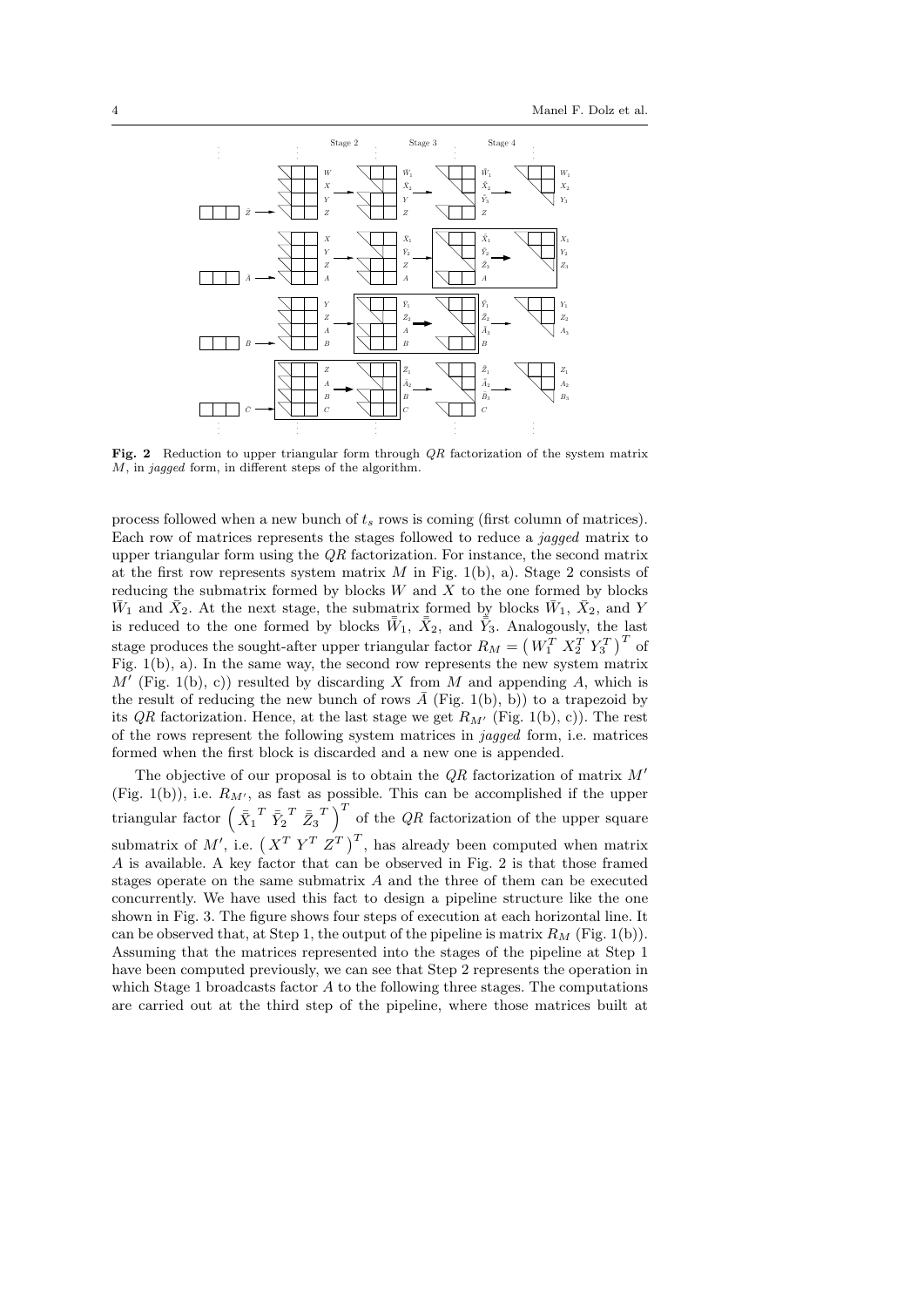

Fig. 3 Pipeline for the QR factorization update.

Step 2 are reduced through a QR factorization to the triangular (or trapezoidal) matrix represented inside the bold-line circles. Indeed, these computational steps are those represented in the framed stages of Fig. 2. At the last step, all stages pass their factor to the right-hand side stage. At this step, the last stage issues the sought-after triangular factor at the output, i.e.  $R_{M'}$  (Fig. 1(b)). Notice that Step 1 and Step 4 are really the same but with different data.

The computational cost of performing Stage 4 of the pipeline (Fig. 3) can be approximated by considering that applying a Householder Reflection to nullify the  $\mu - 1$  last components of a column of a rectangular  $\mu \times \nu$  matrix has a cost of  $6\mu + 4\mu\nu$  flops (see [10] for details). Provided the triangularizations are carried out by means of Householder Reflections the complete cost consists of two terms. The first one represents the cost of zeroing the bottom  $t_s \times t_s$  triangular block and, the second one, represents the cost of zeroing the the remaining rectangular  $t_s \times (n - t_s)$  bottom block. Thus, the total number of flops is

$$
\sum_{i=1}^{t_s} 6(i+1) + 4(n-i)(i+1) + \sum_{i=1}^{m} 6(t_s+1) + 4(t_s+1)(m-i) ,\qquad (1)
$$

and, after some arithmetic operations, this expression can be approximated as  $2t_s n^2 + 2t_s^3 - 2nt_s^2$  flops.

In order to obtain the total cost, we must add to (1) the cost of triangulating factor  $\bar{A}$ , which is  $2t_s^2n$  flops (this cost can be deduced in the same way as (1)). If we account for the  $4 \times 3$  relationship between the number of row and column tiles, we have the following costs:  $54t_s^3$  flops to reduce the rectangular matrix  $\bar{M}$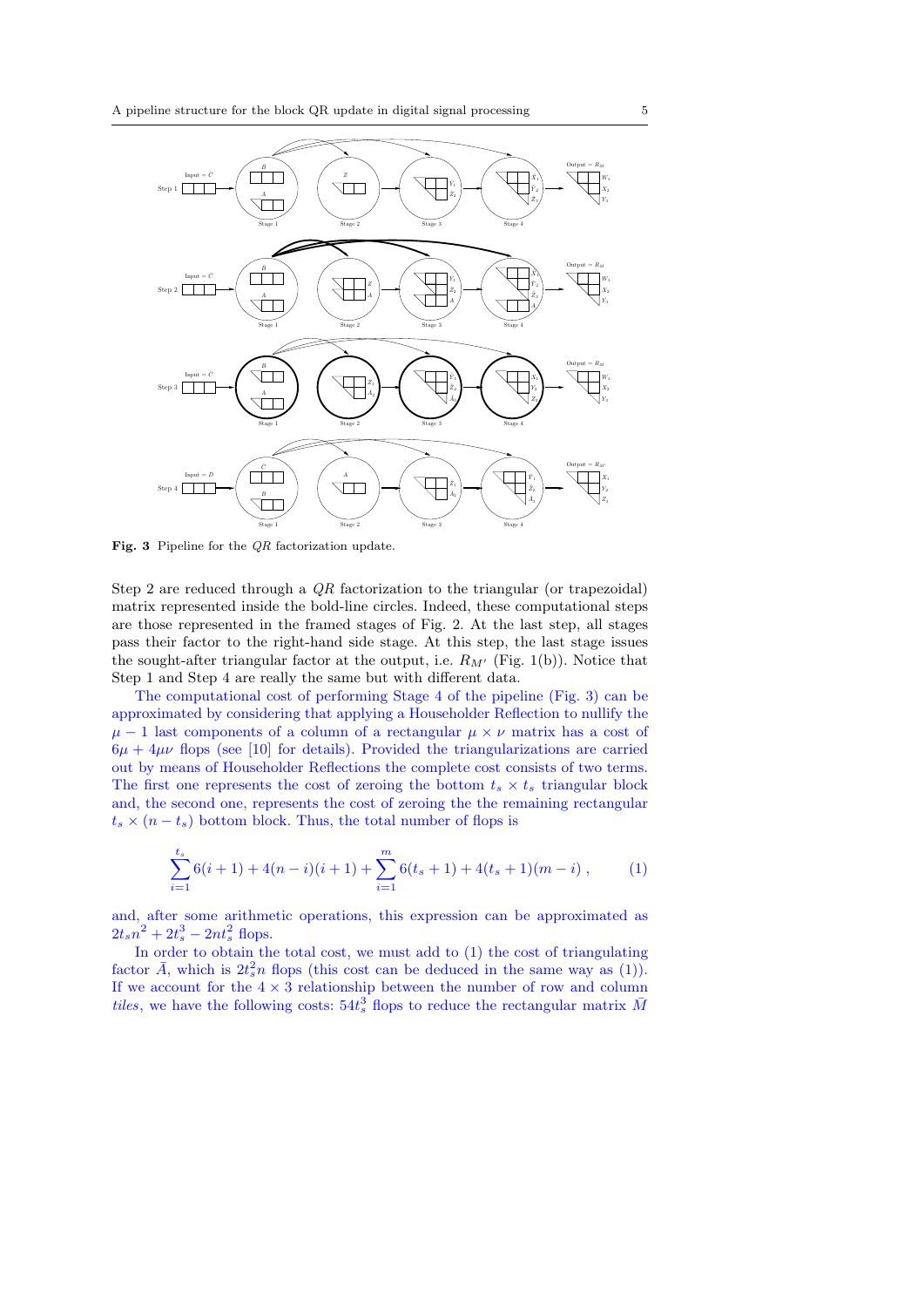

Fig. 4 OpenMP pipeline implementation.

to  $\bar{R}_{\bar{M}}$  (Fig. 1(a)),  $40t_s^3$  flops to reduce the *jagged* matrix M to  $R_M$  (Fig. 1(b)), and  $20t_s^3$  flops to reduce a matrix of the form shown in Stage 4 of Fig. 2 to upper triangular form, including the computation of A as well.

## 4 Implementation of the pipeline

In this section, we describe the implementations of the pipeline described in the previous section. In particular, we propose  $i$ ) an OpenMP-based implementation; and  $ii)$  a pattern-based implementation using GRPPI, a novel C++ high-level interface of parallel patterns. Further, we improved these implementations using nested parallelism at pipeline stage.

# 4.1 The OpenMP implementation

The OpenMP implementation leverages tasks to execute the pipeline stages and Single-Producer/Single-Consumer (SPSC) queues to communicate matrices among them. Fig. 4 depicts the main pipeline schema, while Listing  $5(a)$  shows a simplified version of the OpenMP implementation. It is worth noting that the operations related to each of the stages are executed in a loop fashion so they emulate the stream nature of the pipeline pattern. Particularly, an iteration of Stage 1 reads the input set of  $t_s$  rows (e.g.  $\bar{A}$  of Step 2 in Fig. 3), computes its  $QR$  factorization  $(A)$  and broadcasts it to Stages 2–4 (pushing A into queues  $g1, g2$  and  $g3$ ). Alternatively, an iteration of Stages 2–4 pops A and appends it at the end of the stage state matrix (ET). Finally, Stages 2–4 reduce the state matrix via the QR factorization, push the resulting upper triangular factor to the corresponding output queue (q2, q3 and q4 for Stage 2, 3 and 4, respectively) and pop/copy the new incoming upper triangular/trapezoid factor from the input queue q2/q3 for Stage 3/Stage 4 to the stage state matrix. This process is repeated once per input matrix and stage. We denote this pipeline version as Pipe-OMP-Seq.

While the pipeline stages of PIPE-OMP-SEQ execute the tiled  $QR$  algorithm in series, we have developed an improved version that executes the same algorithm but in parallel. Specifically, this implementation builds a DAG using the OpenMP task directive and the depend clause, which encapsulates the dependencies of each QR factorization performed at the pipeline stages. Given the nested parallel nature of this implementation, the OpenMP tasks executing the pipeline stages require the directive taskgroup wrapping the  $QR$  subtasks. By doing so, the stage task waits until the completion of all QR-related subtasks before processing the next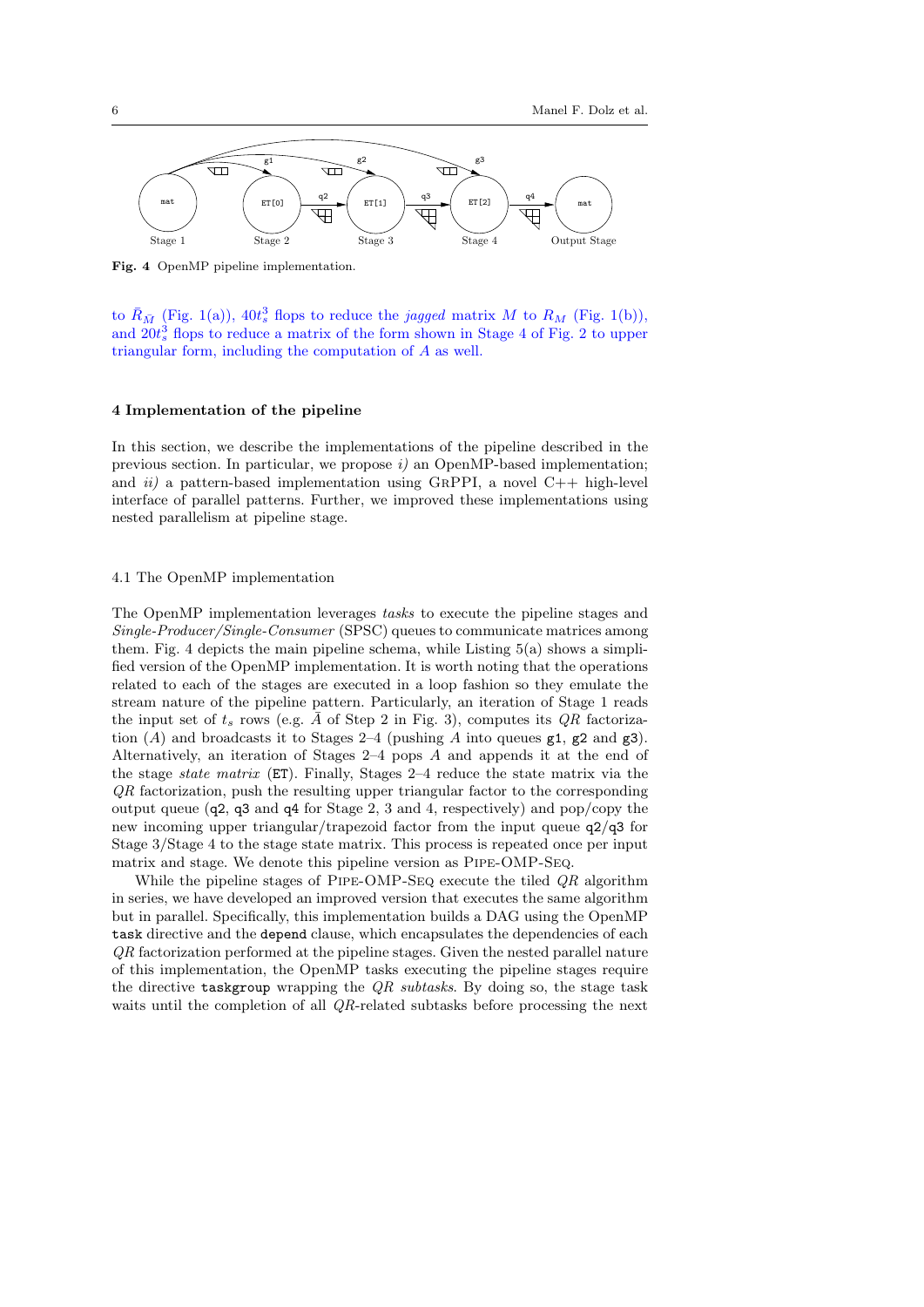$\frac{2}{3}$ 

 $\overline{33}$ 34 }

```
# pragma omp parallel num_threads (5)
 3 # pragma omp single nowait<br>4 { // Stage 1<br>5 # pragma omp task shared (
                  -<br>Stage
 5 # pragma omp task shared (gen, g1, g2, g3)<br>
6 { for (;;) {<br>
auto mat = gen();<br>
g 1, push (mat);<br>
9 ...
           {\rm for} (i;)auto mat = gen();
                g1. push (mat);
  9 ...
              if (!mat) break;
\begin{array}{c} 10 \\ 11 \\ 12 \end{array}\begin{array}{c|c} 12 & & \\ 13 & & \end{array}13 // Stage 2<br>14 # pragma om<br>15 { for (;;)
14 # pragma omp task shared (ET ,qr ,g1 ,q2)
15 { for (;;) {
16 auto mat = g1.pop();<br>17 if (!mat) break;
18 ET [0]. copy_rows (* mat , 1 , 0 , 1);
                q2. push(qr(ET[0], 0))ET[\dot{0}]. copy_rows (*mat, 0, 0, 1);
\begin{array}{c} 21 \\ 22 \end{array} }
\begin{array}{c|c} 22 & \cdot & \cdot \\ 23 & \cdot & \cdot \end{array} // Stage 3
24 # pragma omp task shared (ET, qr, g2, q3)<br>
25 { ...}
24 #pragma<br>
25 { ... }<br>
26 // Stag<br>
27 #pragma<br>
28 { ... }
           \frac{1}{8} Stage 4
           # pragma omp task shared (ET,qr,g3,q4)28 { ...}<br>29 // 0utp<br>30 #pragma
                Output stage
30 # pragma omp task shared (q4, \text{cons})<br>32 # pragma omp taskwait
           * pragna omp<br>{ \cdot }
         # pragma omp taskwait
                  (a) OpenMP implementation.
                                                                               int state [5] = \{0.0.0.0.0\}:
                                                                               parallel_execution_omp exec_omp{},
                                                                               erppi::pipeline (exec_omp, // Ex<br>(/ Stage 1)
                                                                                                      Execution mode
                                                                                 // Stage 1
[&]() -> optional < Matrix > {
if ( state [0]++ < max_it * 2) {
                                                                                       return gen (state [0]);
                                                                                  else
                                                                                       return {};
                                                                                 },
// Stage 2
                                                                                 [&] (auto mat) {
                                                                                  switch ( state [1]++ % 2) {
case 0:
                                                                                     ET [0]. copy_rows ( mat , 1, 0, 1);
                                                                                     return mat ;
                                                                                    case 1:
                                                                                     auto mat_aux= ET [0];
                                                                                      auto mat_qr= qr(ET[0], 0);<br>ET[0].copy_rows(mat_aux, 0, 1, 1);
                                                                                     return mat_qr ;
                                                                                  }
                                                                               },
                                                                                     Stage 3
                                                                                 [k] (auto mat)<br>{ ... },<br>// Stage 4
                                                                                 [k] (auto mat)
                                                                                 { ... },
// Output stage
                                                                                 [x] (auto mat)
                                                                                { ... }
                                                                               }
                                                                                          (b) GrPPI implementation.
```
Fig. 5 OpenMP and GrPPI implementations of the pipeline in Beamformer algorithm.

iteration with a new incoming matrix. We denote this pipeline implementation as Pipe-OMP-Par.

#### 4.2 The pattern-based implementation

The pattern-based implementation of the pipeline makes use of the GrPPI interface, a parallel pattern interface for C++ applications [15]. Specifically, GrPPI takes full advantage of modern C++ features, metaprogramming concepts, and generic programming to act as a unified interface between the OpenMP,  $C++$ threads and Intel TBB parallel programming models, hiding away the complexity behind the use of native concurrency mechanisms. To propose an alternative version of the algorithm presented in this paper, we take advantage of the GrPPI pipeline pattern.

Listing 1 shows the GrPPI pipeline interface. As it can be seen, the interface receives the execution policy (exec policy), which can be any of the supported programming interfaces (OpenMP, ISO C++ threads, or Intel TBB), and the functions (stages) related to the pipeline stages by universal reference (&&). The C++ interface uses templates, making it more flexible and reusable for any data type. Note also the use of  $C++11$  variadic templates  $(\ldots)$ , allowing a pipeline to have an arbitrary number of stages by receiving a collection of functions passed as arguments. Depending on the chosen execution policy the pipeline performs different actions. For the sake of simplicity, however, we limit the execution of the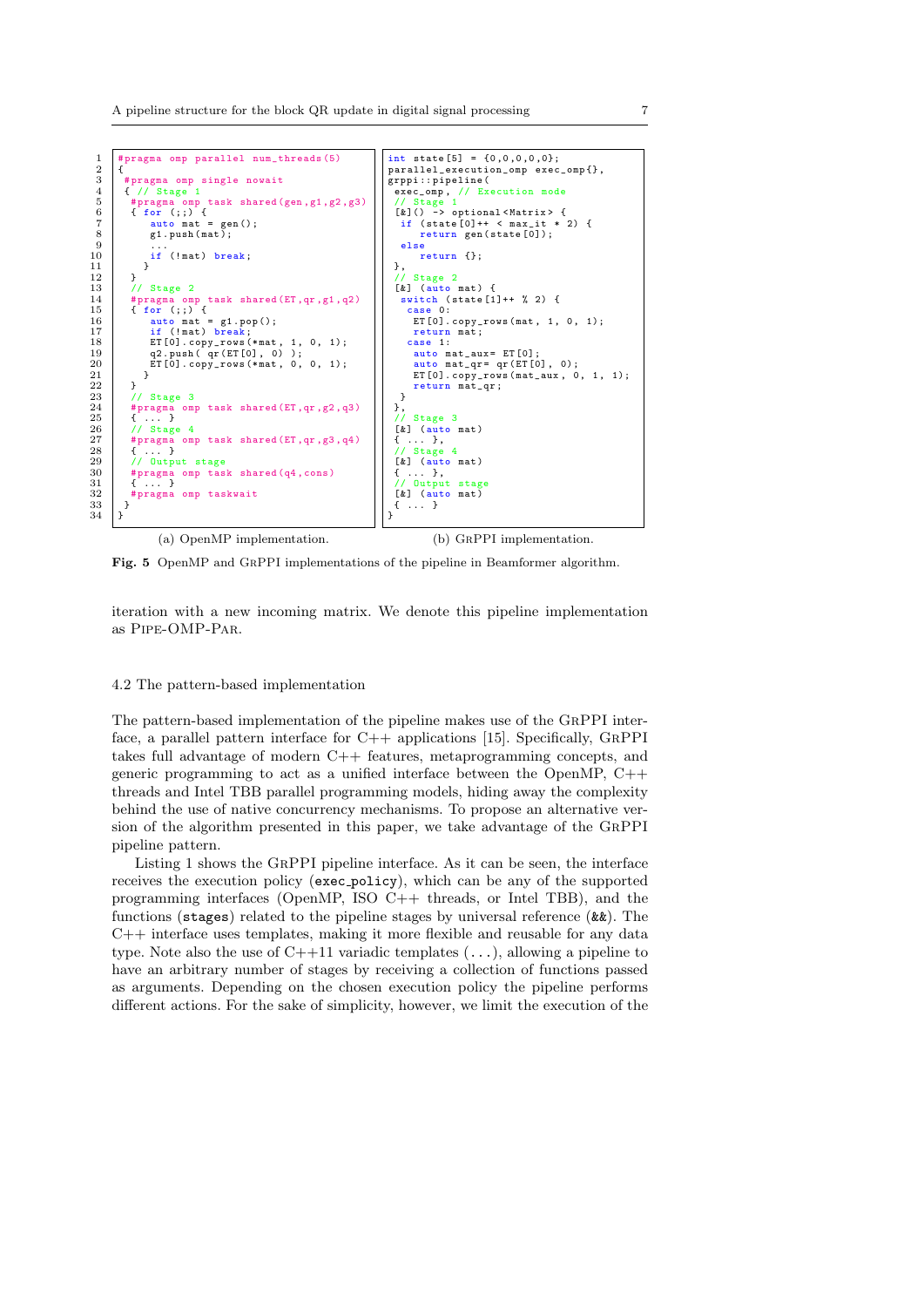



Fig. 6 GrPPI pipeline implementation.

GrPPI pipeline to only OpenMP, where individual tasks are used to articulate the pipeline stages.

For the development of this version, several modifications on the original pipeline were adopted. Given that the DAG presented for Pipe-OMP-Seq in Fig. 4 does not exactly match the pipeline pattern, the original DAG was flattened into a GrPPI pipeline. This flattening process led to bistate stages to mimic the behavior of the OpenMP pipeline. The bistate stages of the pipeline proceed as depicted in Fig 6 and in Listing 5(b). During the state 0, the set of  $t_s$  rows (A) is propagated along all pipeline stages. That is, Stage 1 reads the input set of  $t_s$  rows, computes its QR factorization and emits the upper triangular factor to Stage 2; simultaneously, Stage 2 receives, copies (into its private matrix), and forwards the upper triangular factor to Stage 3; the same occurs for Stages 3 and 4. During state 1 the rest of operations are performed in Stages 2–4. These stages perform the QR computation from its internal matrix state, copy the upper triangular/ trapezoid factor received by argument from the previous stage, and return the resulting factor to the next stage. For further analyses, we denote this implementation as Pipe-GrPPI-Seq.

Similar to the OpenMP implementation, which computes the QR tiled algorithm at stage level using a task-parallel approach, we developed the analogous for the GrPPI version. This design exploits parallelism using natively OpenMP and the same mechanism presented in the previous subsection. We refer to this implementation as Pipe-GrPPI-Par.

All in all, though this version required the transformation of the single-state stages into bistate, the high-level of patterns interface provided by GrPPI simplified the design of the application. For instance, different from the OpenMP implementation, GrPPI interface hides away the communication queues used to transfer items (matrices) between stages, and the main loops used in the pipeline stages. Also, its compact design is capable of reducing the number of lines of code, making it more robust due to the encapsulation of concurrency mechanisms.

## 5 Experimental results

In this section, we perform an experimental evaluation of the QR factorization algorithm implemented utilizing the pipeline design, by using both the OpenMP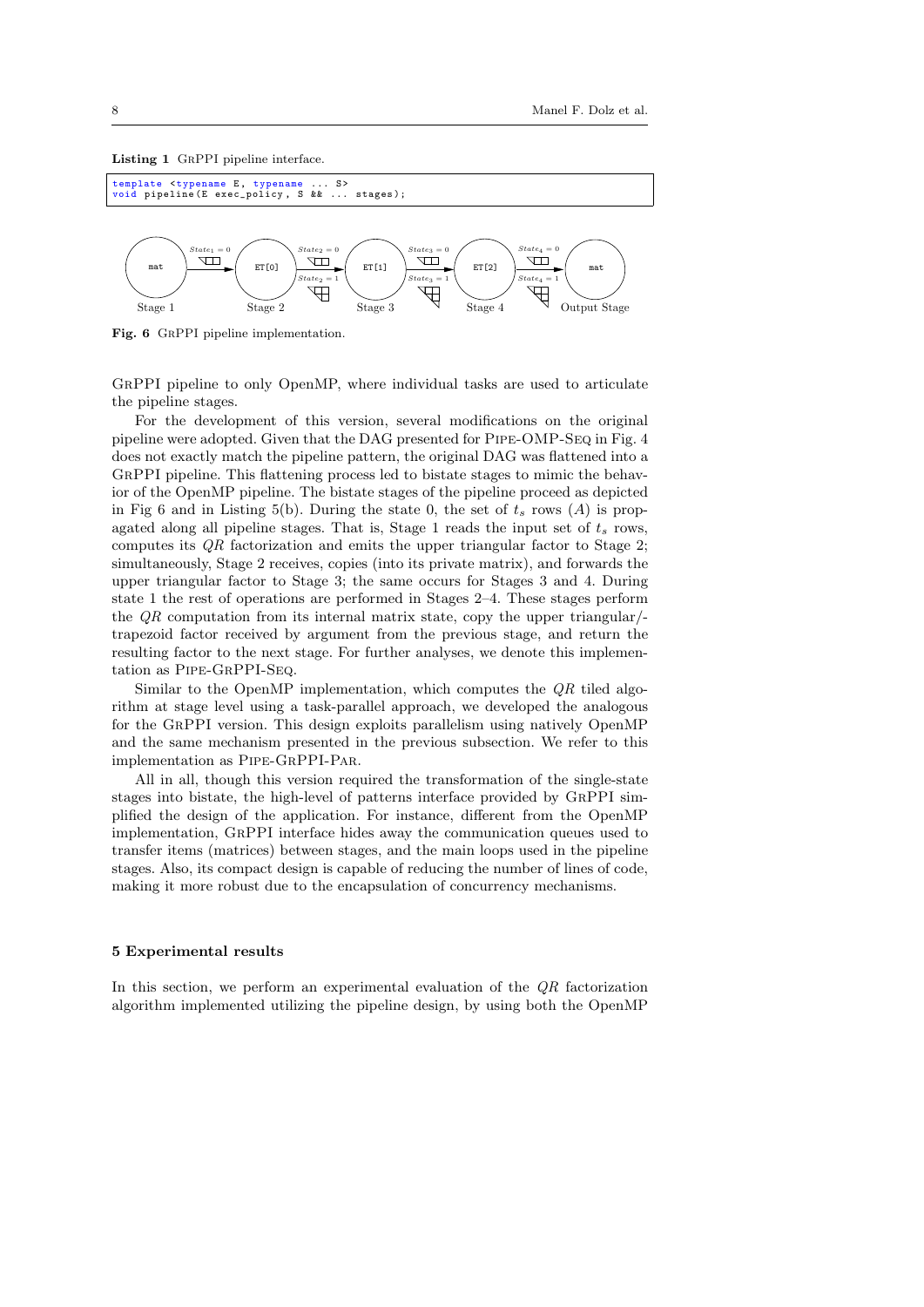and the GrPPI programming models. To carry out this evaluation, we used the following hardware and software components:

- Target platform: The evaluation has been carried out on a server platform equipped with  $2\times$  Intel Xeon Ivy Bridge E5-2695 v2 with a total of 24 cores running at 2.70 GHz, 30 MB of L3 cache and 128 GB of DDR3 RAM. The OS is a Linux Ubuntu 16.04.4 LTS with the kernel 4.4.0-109.
- Software: To evaluate the performance of the proposed OpenMP pipeline implementations, we used the icc compiler v17.0.4 (Intel Parallel Studio XE 2018). Differently, for the pattern-based implementation, we used GrPPI v0.4s along with the gcc GNU compiler  $v6.3.0$ , which supports  $C++17$ . In both versions, the -O3 was specified. The BLAS and LAPACK (sequential) kernels used to compute the task-parallel tiled  $QR$  algorithm were those provided by Math Kernel Library in the Intel Parallel Studio XE 2018.

In the following sections, we analyze the performance of the  $QR$  factorizations and the pipeline throughput of both OpenMP and GrPPI versions computing the QR factorizations in sequential and in parallel.

#### 5.1 Evaluation of the pipeline with sequential stages

In a first step, we evaluate the pipeline implementations using the sequential QR algorithm (Pipe-OMP-Seq and Pipe-GrPPI-Seq) with respect to a tiled algorithm and the same with a jagged matrix. Table 1 shows a comparison in terms of execution time for three different problem sizes with its respective tile size. The basic computational kernels that work on any tile are blocking routines for which, in all cases, the block size  $b_s$  was fixed to 40 [4]. The column labeled as *Rectangular* shows the execution time for the  $QR$  factorization with a tiled algorithm [14]. The column labeled as *Jagged* shows the execution time required to obtain the  $QR$  factorization of a matrix of the type shown in Fig. 1(b) with the algorithm presented in [4]. The last column shows the time obtained with the pipeline proposed in this work, i.e. this is the time to reduce a matrix of the form in Stage 4 at Step 2 in Fig. 3 to upper triangular. Note that we evaluate the QR factorization performed at Stage 4, as it is the largest one and acts as the pipeline bottleneck. It can be seen that all the times obtained are coherent with the computations carried out. The use of the pipeline allows to speed up the computation more than  $\times 2$  the time for jagged matrices, and close to  $\times 3$  the time for the QR factorization of rectangular matrices.

To extend this analysis, Fig. 7 shows the  $QR$  factorization execution time using the tiled algorithm on rectangular and jagged matrices with different problem sizes and number of threads. As it can be seen, the best time-to-solution is obtained using 4 threads. Going beyond 4 threads does not bring any improvement given the fixed matrix layout of  $4 \times 3$  tiles, where, according the DAG, hardly more than three tiles can be processed in parallel by individual threads.

#### 5.2 Evaluation of the pipeline with parallel stages

In this section, we evaluate the execution time of the  $QR$  factorization performed at Stage 4 and the throughput (matrices/s) of the Pipe-OMP-Par and Pipe-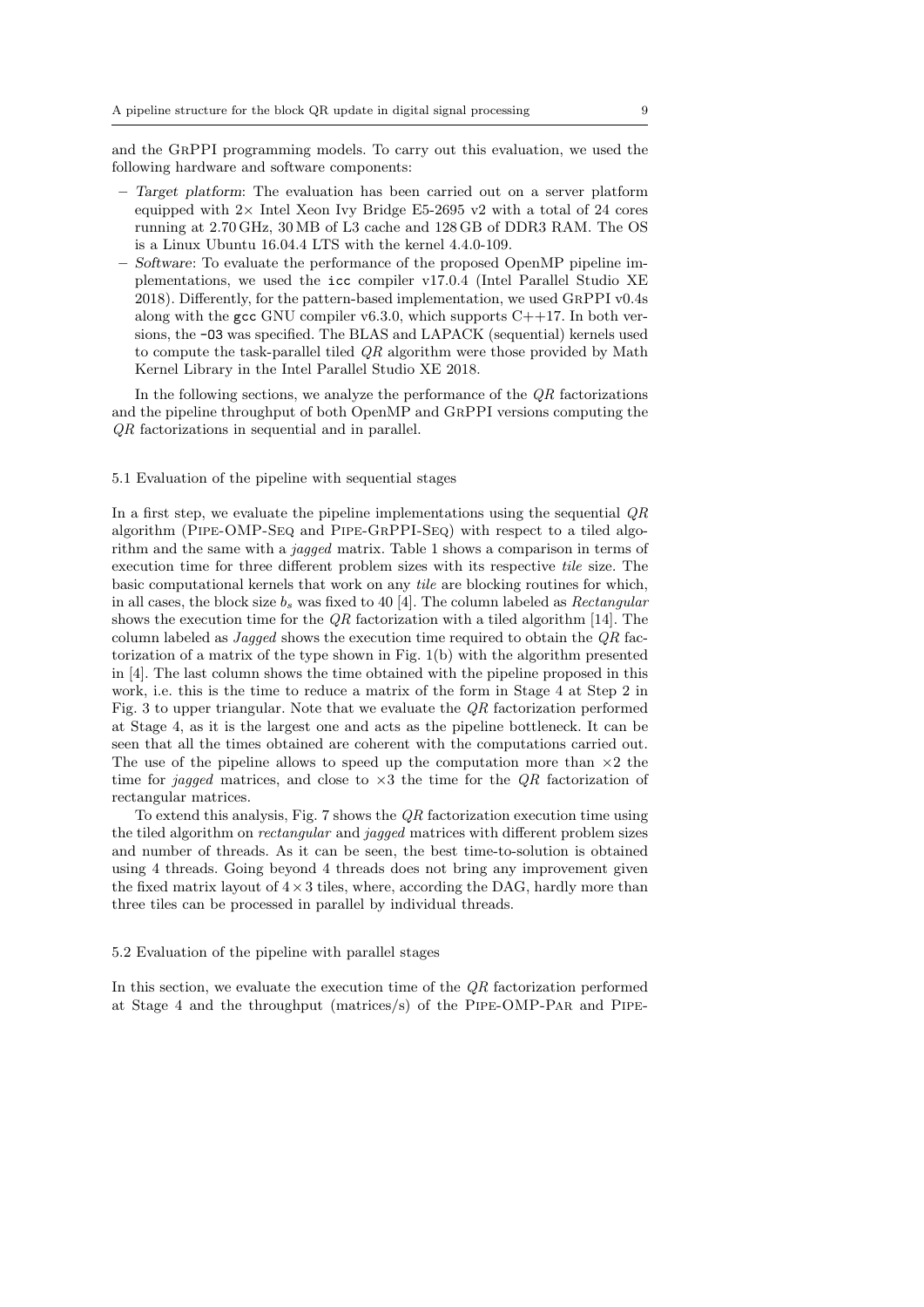| $m \times n$       | Tile size | Rectangular | Jagged     | PIPE-OMP-SEO | PIPE-GRPPI-SEQ |
|--------------------|-----------|-------------|------------|--------------|----------------|
| $1280 \times 960$  | 320       | $0.074$ s.  | $0.064$ s. | $0.023$ s.   | $0.023$ s.     |
| $2560 \times 1920$ | 640       | $0.379$ s.  | $0.307$ s. | $0.129$ s.   | $0.117$ s.     |
| $3840 \times 2880$ | 960       | $1.184$ s.  | $0.934$ s. | $0.363$ s.   | $0.368$ s.     |

Table 1 Time in seconds to perform the QR factorization of a rectangular matrix, a jagged matrix, and using the pipeline (at Stage 4) for different matrix sizes.



Fig. 7 QR factorization execution time using a tiled algorithm on rectangular and jagged matrices with varying number of threads.

GrPPI-Par implementations with increasing number of threads, from 5 to 10. Note that the use of 5 threads corresponds to the sequential version, as the pipeline is composed of 5 stages and no additional threads are left for the parallel execution of the  $QR$  factorization. Note as well the selected upper boundary of 10 threads; this is given due to the fixed matrix layout of  $4 \times 3$  tiles, allowing the  $QR$  tiled algorithm to process only up to three tiles in parallel. As it can be seen in Fig.  $8(a)$ , the QR execution time at Stage 4 remains almost constant regardless the number of additional threads left for processing the  $QR$  subtasks. It is a bit noticeable the execution time decrease for 7 threads in all problem sizes. This is because the  $QR$  tiled algorithm at this stage can not leverage more than 2 threads; thus, if 5 threads are always dedicated to run the pipeline stages and more than 2 threads bring no performance benefits, the best execution time is obtained with 7 threads. In any case, if we compare these results with those shown in Figure 7, for the  $QR$ factorization execution time using the tiled algorithm on rectangular and jagged matrices, we can easily observe that pipeline-based algorithms always deliver better speedups. Concretely, it reduces, at least,  $50\%$  the execution time of both  $QR$ factorizations on rectangular and jagged matrices for their best configuration using 4 threads.

On the other hand, Fig. 8(b) shows the pipeline throughput at the consumer stage (Stage 5), i.e. the ratio of upper triangular factors (matrices) delivered per second. As it can be seen, the figures are also almost constant w.r.t. the number of threads. As it occurs for the  $QR$  execution time and the reasons mentioned before, the best throughput is obtained when 7 threads are used. Furthermore, we also notice a throughput slowdown for the GrPPI pipeline in all problem sizes. We relate this slowdown to the modifications introduced into the application to fit the DAG into a pipeline with bistate stages to match the GrPPI interface, making slightly less efficient w.r.t. the OpenMP version. Although the slowdown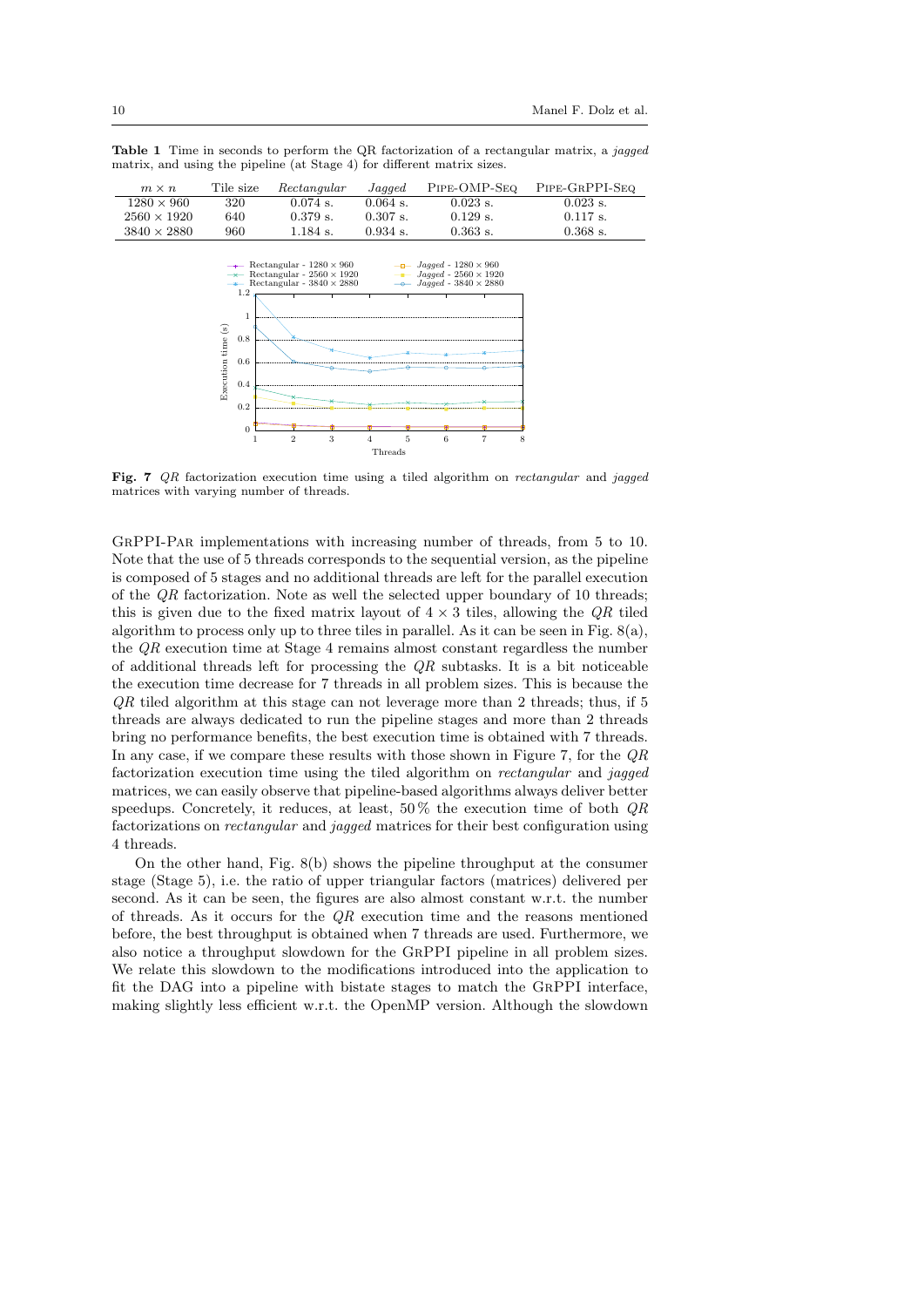is considerable, the GrPPI benefits of using high-level patterns, i.e. less lines-ofcode, better portability, and productivity, may pay off the use of the interface in some cases.



Fig. 8 QR factorization execution time at Stage 4 and total throughput of the Pipe-OMP-Par and Pipe-GrPPI-Par implementations with varying number of threads.

# 6 Conclusions

The QR factorization of a rectangular matrix is a basic computational kernel very used in many scientific applications. The application tackled in this paper, the Beamformer problem, is defined by a rectangular matrix that changes quickly (real-time) with a given set of input signals (of digital sound). The factorization of this matrix, which is required to build the corresponding output signals, is the most time-consuming task of those that are part of the Beamforming Algorithm, and must be computed rapidly to keep the track of inputs. We have shown that arranging the computational resources available in a computer system in a pipeline structure allows reducing the execution time of this factorization.

The basic idea was defined as a special DAG, very close to a pipeline (quasipipeline), that can be implemented with the OpenMP programming tool. In order to use higher level programming tools, we flattened the former DAG or quasipipeline to derive a real pipeline that can be easily implemented using GrPPI. Comparing the performance obtained with the two tools we can consider that both are almost at the same performance level.

The features of the physical system under test imposes a shape to the system matrix unsuitable to be accelerated with parallelism, i.e. the degree of concurrency is very low. We have shown that, with our pipeline, the number of threads that can be exploited to improve performance and throughput can be higher.

#### Acknowledgments

This work was supported by the Spanish Ministry of Economy and Competitiveness under MINECO and FEDER projects TIN2014-53495-R and TEC2015- 67387-C4-1-R.